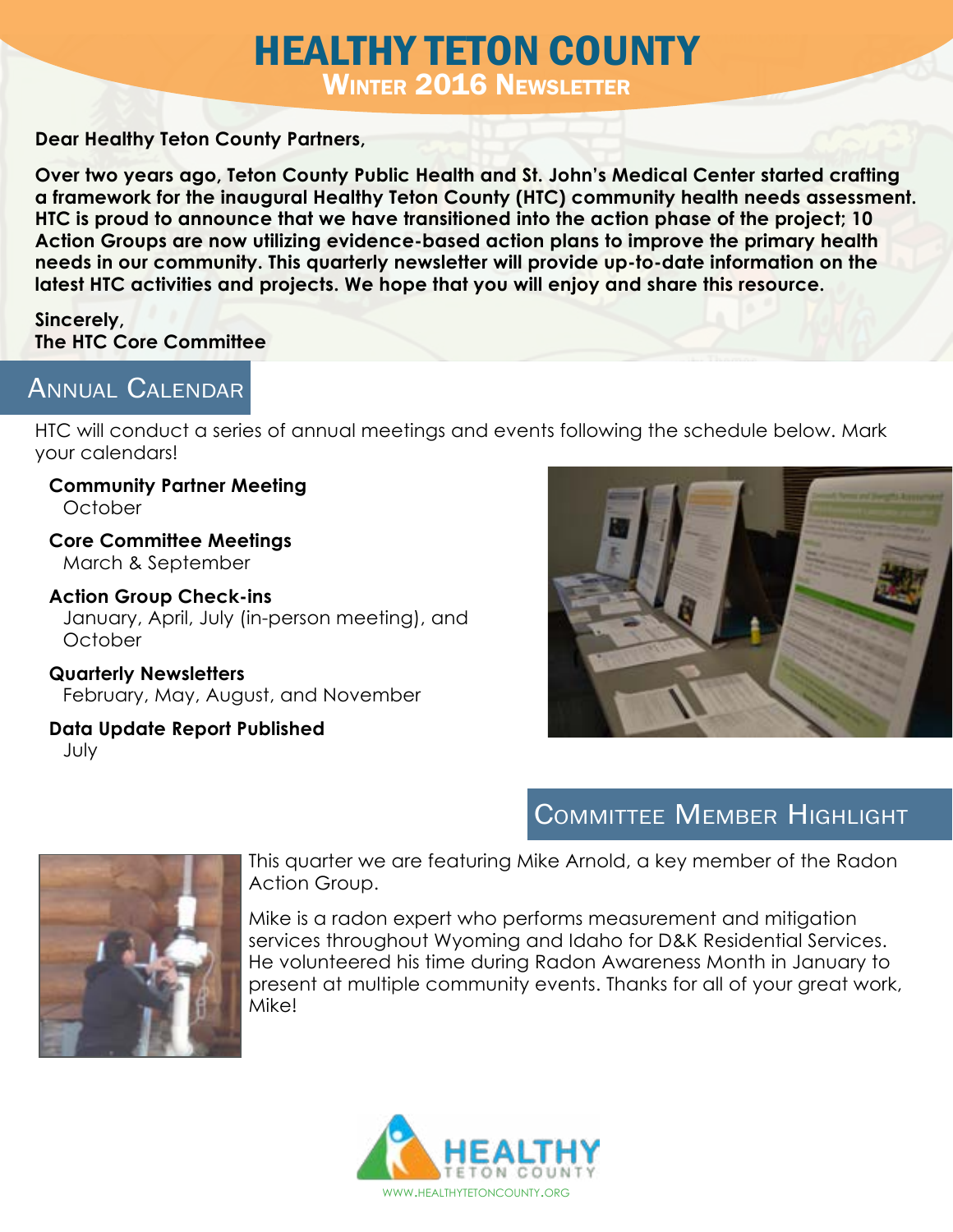Find out what some of your 10 HTC Action Groups are working on this quarter!

#### **Access to Health Services**

St. John's Hospital Foundation was awarded a \$200,000 grant to explore the feasibility of establishing a Community Health Center. A facility of this type would provide primary care, dental care, and mental health services.

Contact AG Lead, Julia Heemstra, at jheemstra@tetonhospital.org

#### **Food Insecurity**

The Food Insecurity AG has been focused on developing strategies to educate the community about food insecurity and raise awareness about the resources that are available to those in need. This AG will soon be publishing a "Community Eats Food Map" that will list all of our local food insecurity resources.

Contact AG Lead, Jordan McCoy, at jmccoy@tetonwyo.org

#### **Sexually Transmitted Infections (STIs)**

Teton County Public Health has increased its STI screening, treatment, and prevention activities. Additional successes include an updated resource card for adolescents and more school-based education.

Contact AG Lead, Janet Garland, RN, at janet.garland@wyo.gov

#### **Youth Alcohol Use & Smokeless Tobacco**

This AG has been working to make ordinance recommendations to the Town Council that address underage drinking, over-serving, as well as a smoke and vape-free environments.

Contact AG Lead, Matt Stech, at mstech@pmowyo.org

Action Groups not highlighted this month: Immunizations for 65+, Routine Screenings, Smokeless Tobacco, Radon, Youth Alcohol Use

# **FEATURED ACTION GROUP: RADON**

January was Radon Awareness Month, and the Radon Action Group (AG) utilized this opportunity to educate our community about the dangers of radon. AG chair Eric Baird and committee member Mike Arnold presented at a Lunchtime Learning hosted by St. John's Medical Center at the Teton County Library. Eric and Mike also participated in a panel discussion as a part of the Sustainability Series at SparkJH.

Teton County Public Health sold 74 radon test kits in January and also performed 2 radio interviews with FM 89.1 & 96.9. On the air Eric and committee member Deanna Harger discussed the Sustainability Series, the negative effects of radon, and the health department's options for radon testing.